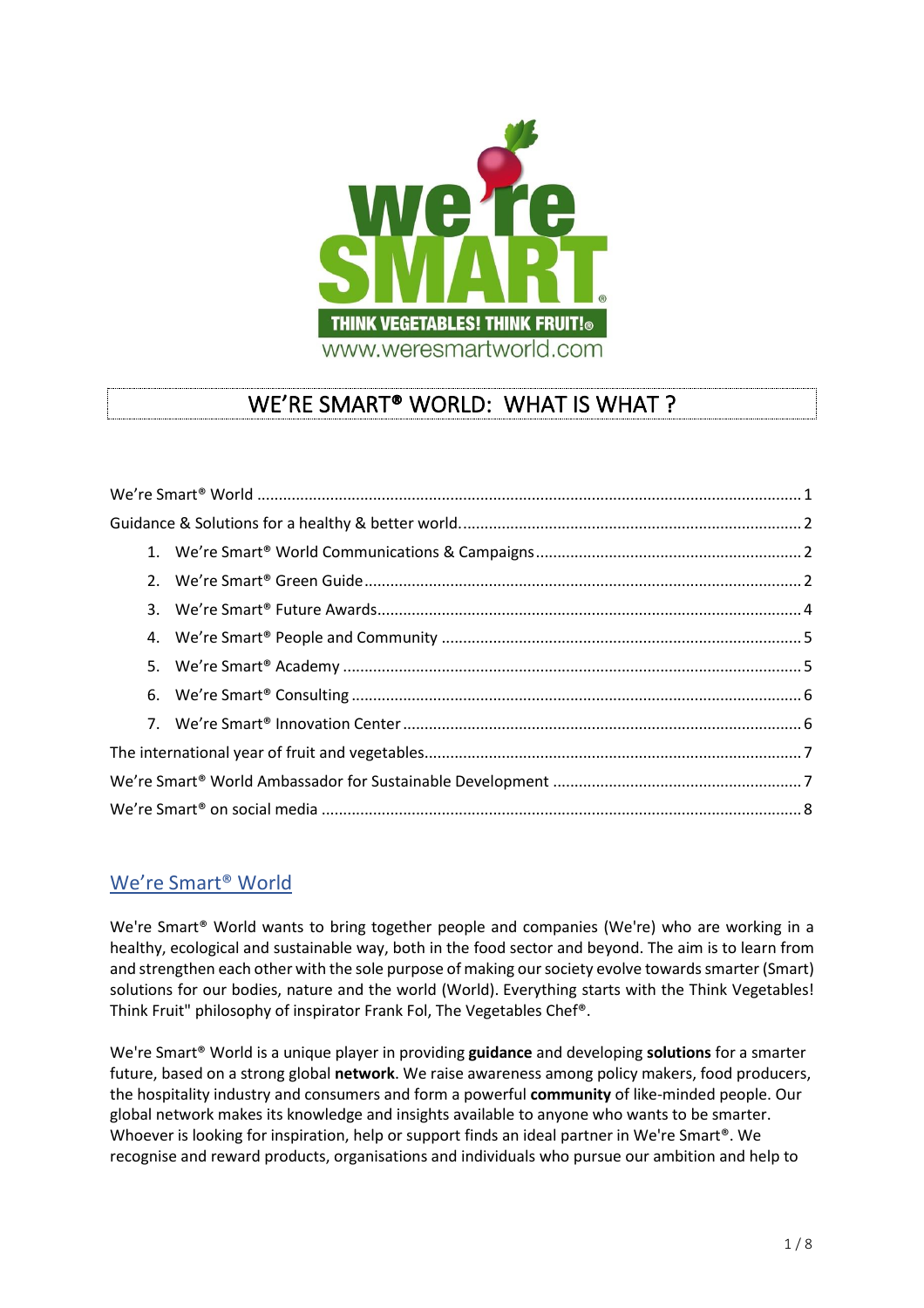realise it. **Product development and innovation** (in food; fruit and vegetables) is the last -but equally important- course of the We're Smart® menu.

# History & organisation

We're Smart® was created in 1989 by **Frank Fol**, The Vegetable Chef®. He is active worldwide as a consultant on healthy, balanced and plant-based nutrition (as much as possible but not systematically). For his philosophy "Think Vegetables! Think Fruit! ®", he travels the world with his approach to the cuisine of tomorrow. Frank is also a member of the Worldchefs Feed the planet committee, Knight of the Order of Leopold II and UN Food Advocate of the World Food Programme.

# Guidance & Solutions for a healthy & better world.

# 1. We're Smart® World Communications & Campaigns

# *1.1.Fruit and Vegetable of the year*

Each year, We're Smart® focuses on a fruit and vegetable for a year. Besides background information on the products (nutrition, season, cultivation, storage, etc.), the culinary possibilities (recipes, preparation and storage possibilities, etc.) for chefs and amateur cooks are highlighted.

In 2022 the **raspberry** will be the fruit and **the tomato** the vegetable of the year.

## *1.2.Week of Fruit and Vegetables*

Since 2009, We're Smart® World has organised the Week of Fruit and Vegetables. This annual week in May is a momentum that all stakeholders communicate or launch new initiatives. The objective is to draw worldwide attention to the creative world of vegetable each year, from the point of view of the grower, producer, processor, (vegetable) chef, retailer or organisation.

### *1.3.We're Smart® TV*

On the We're Smart® Youtube channel, all existing videos of workshops, webinars and events can be viewed for free. New is the recent TV programme "The Kitchen Table" on the Belgian channel KanaalZ/CanalZ. The programme radiates the We're Smart DNA and revolves around a central guest the We're Smart® Hero - who talks to presenter Ilse De Vis at the kitchen table. Frank Fol, De Groentekok® takes care of Think Vegetables! Think Fruit! ® creations which, in addition to 5 reports, are the green thread of each episode.

#### *1.4.External campaigns*

We're Smart® World is often asked as an expert in external campaigns (e.g. Sud&Sol Vibes, The Potato Club<sub>®</sub>, GrainGeneration®, The Color of Taste®, The Arqan Premium Chefs®, The Foodwizards®, Culinary Architect<sup>®</sup>, ...).

# 2. We're Smart® Green Guide

Every year We're Smart® World publishes the online We're Smart® Green Guide. This guide brings together restaurants, businesses and organisations that put the philosophy of We're Smart® into practice. What makes the guide unique is that it starts from a clear philosophy "Think Vegetables!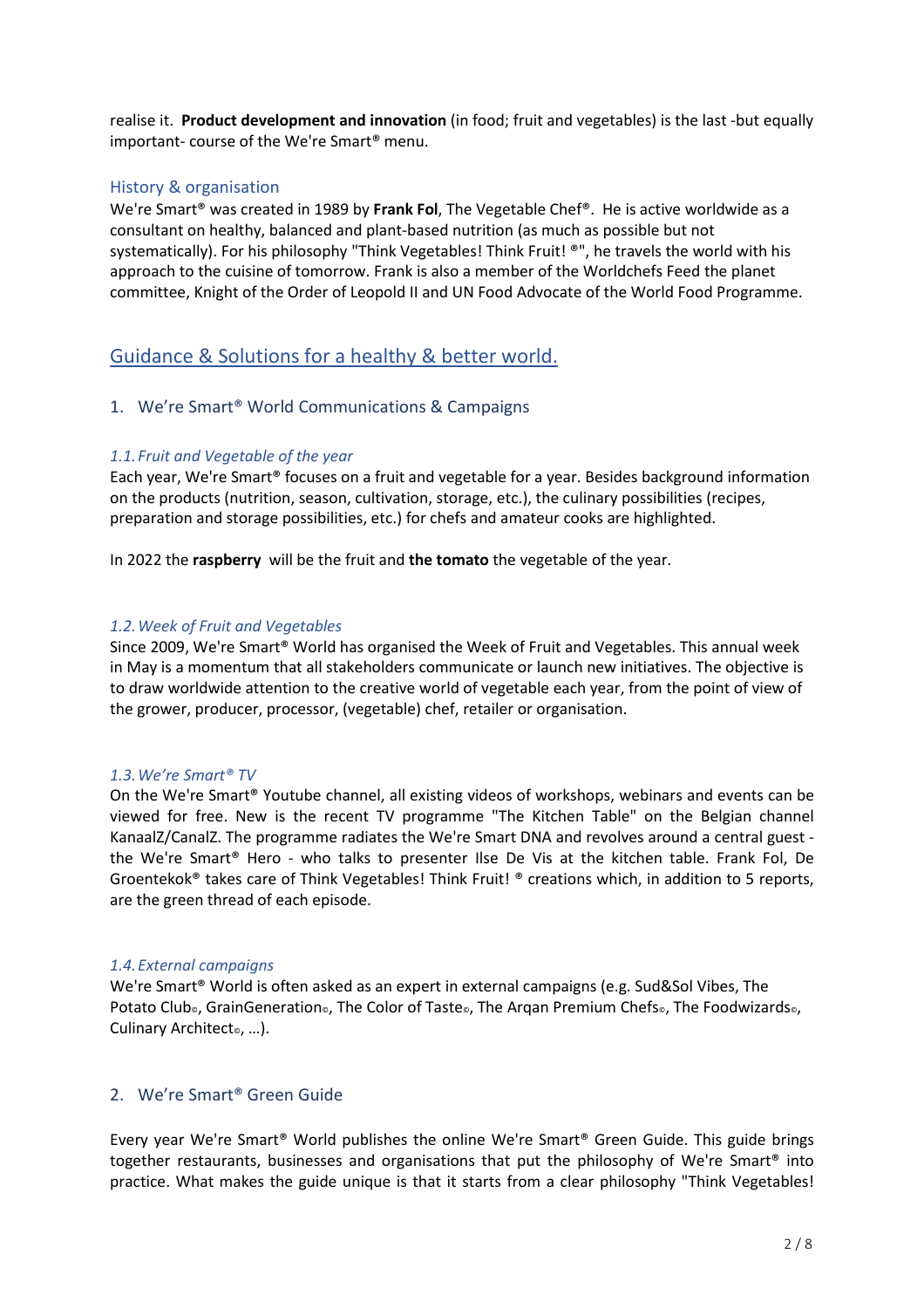Think Fruit!". The We're Smart® Green Guide looks further, however ... in our assessment we also check ecological and social criteria (local, season, waste, energy, water ...) and we look at how this is communicated to customers-stakeholders- outside world. This is done on the basis of transparent and public criteria.

The We're Smart® Green Guide has grown worldwide in recent years and is experiencing exponential growth. Started as a guide with culinary vegetable restaurants in the Benelux, in 2021 the guide will contain almost 1,000 restaurants in more than 40 countries worldwide. The We're Smart® Green Guide has thus developed into the unique reference for lovers of fruit and vegetables.

Until 2020, the We're Smart® Green Guide profiled itself as a culinary/gastronomy guide. However, the restaurant sector is much broader and other types of restaurants, companies and organisations are also putting health, ecology and sustainability at the heart of their offering and operations. From 2021 onwards, the structure of the We're Smart® Green Guide has been refined to make the difference between culinary restaurants and other food concepts (healthy chains, catering, etc.) visible. This distinction will be made visible by assigning **radishes** (culinary) and the **radish leaf** (other).

Over the next 5 years, the We're Smart® Green Guide aims to grow in 12 countries (Benelux, Germany, France, Italy, UK, Spain, Japan, Denmark, Peru & USA).

#### *2.1.We're Smart® Radishes*

For the culinary restaurants, a rating scheme has been developed with 5 'levels', translated into 1 to 5 radishes. For this group of restaurants, culinary creativity, taste and surprising flavour combinations are important. We look at the share of fruit and vegetables in the dishes and menus, without focusing exclusively on vegetarian or vegan restaurants. In addition, the restaurants in the guide combine culinary achievements with efforts in health, ecology and sustainability.

# *2.2.We're Smart® Radish Leaf*

Besides these gourmet restaurants, there are numerous companies and organisations that put the philosophy of We're Smart® into practice. Whether it is a small(er) restaurant, a chain or chain kitchen that puts vegetables in a leading role in a tasty and healthy way, a caterer that focuses on vegetable cooking, a local grower who treats nature with respect or an organisation that propagates the We're Smart® DNA... they are welcome in the We're Smart® family. For them, the We're Smart® Green Guide introduces as of 2021 the Radish Leaf as a symbol for their efforts! The Radish Leaf is based on the same philosophy but does not use 'levels' like the radishes.

#### *2.3.We're Smart® Best Vegetables Restaurants*

Every year, We're Smart® World publishes a ranking of the 100 best gourmet vegetable restaurants in the world. The higher your radish score, the more chance you have of being included. Ranking is based on the most consistent application of the Think Vegetables! Think Fruit!® Philosophy and the general guidelines surrounding the rating of We're Smart® Green Guide Radish restaurants. This global top 100 is something that the chefs involved eagerly await and is a real bucket list for the culinary vegetable lover. The number 1 on this annual list is the best vegetable restaurant in the world.

With the continued global growth of We're Smart® Green Guide, a national Top 10 was also announced in a number of countries in 2021. In this way we give the talents and efforts of restaurants extra recognition, we reach more consumers regionally and they can inspire restaurants in their area to go the same way. In 2021, the Top 10 for Belgium and the Netherlands was communicated for the first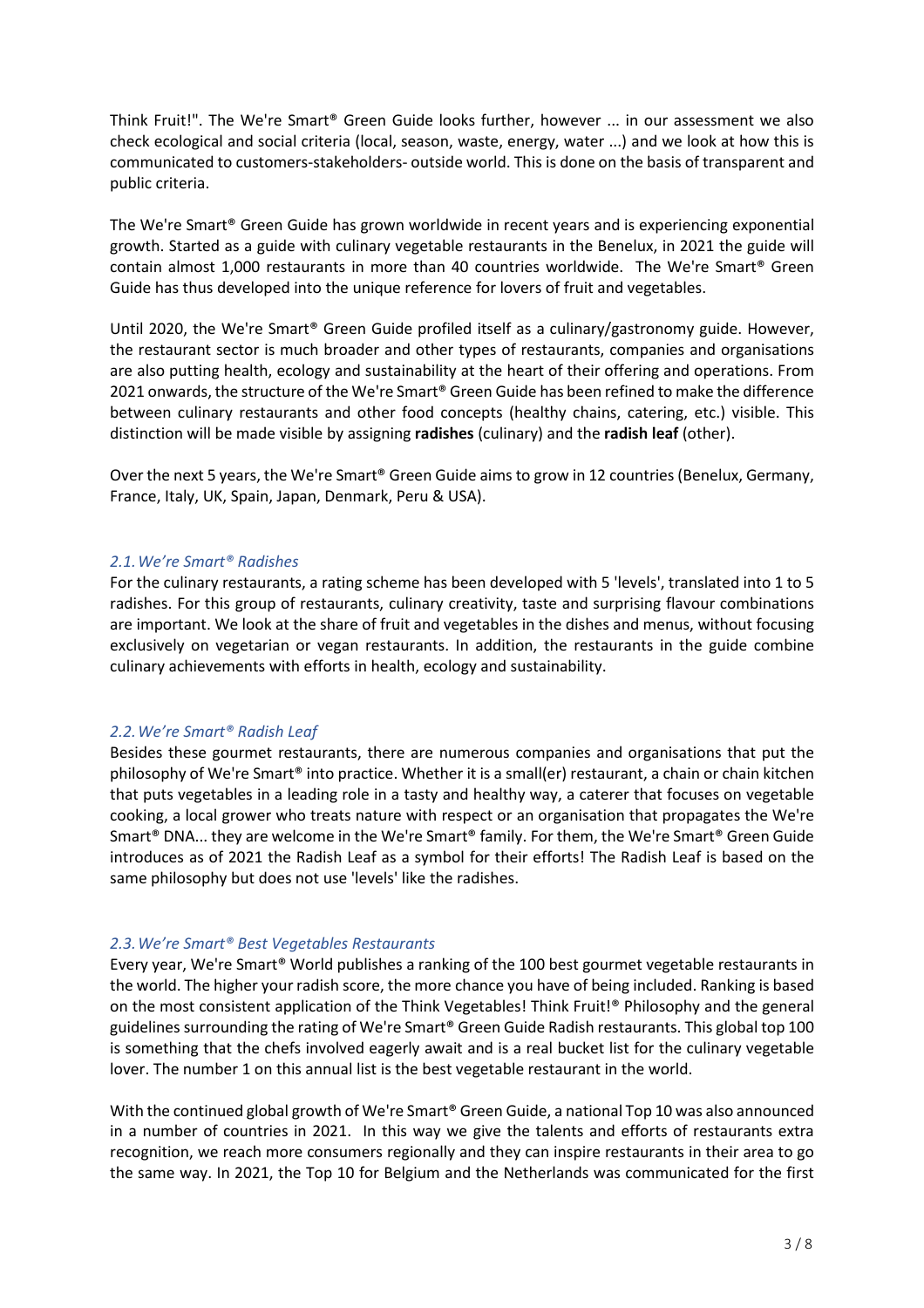time. As soon as we have enough restaurants with 3, 4 or 5 radishes in a certain country, we will also announce a Top 10 there.

## *2.4.We're Smart® Discoveries of the Year*

The We're Smart® Green Guide also annually recognizes the efforts of vegetable restaurants in selected countries. This is an additional way of recognizing those restaurants for their efforts in plantbased cooking and their contribution to a healthier, ecological and smart world. The annual discovery in a country is only announced if there are at least 3 potential discoveries with at least 4 Radishes present that year. If that is the case, 3 vegetable restaurants will be nominated. The nominations per country are announced during the year. A restaurant can be nominated several times, but can only be awarded the title once.

## *2.5.The We're Smart® Green Guide Most Delicious TV! TF! Menu of the Year*

Every year, the We're Smart® World team visits many restaurants worldwide. In this quest for exceptional Think Vegetables! Think Fruit! ® flavour experiences, we encounter unique dishes and creations every year. We bring these discoveries together in "The tastiest Think Vegetables! Think Fruit!® Menu of the year".

# 3. We're Smart® Future Awards

Each year, We're Smart® presents the Future Awards, which recognise and reward the creativity and vision of people and organisations in the world of fruit and vegetables. Worldwide, we are looking for those people, products and projects that in an extraordinary way contribute to a healthier world in which we make more ecological and sustainable choices. Those initiativesthat can make the difference for a better future for people and planet!

The next international We're Smart® Future Awards are announced annually:

Product of the year – worldwide:

We're Smart<sup>®</sup> is always looking for good & new products that can help us to enjoy more plant-based food with taste.

- Project of the year – worldwide:

Every year, new initiatives start up all over the world that can make a difference for the future. We're Smart® wants to give them the attention they deserve!

- Personality of the year – worldwide:

There are people who really set an example for others when it comes to the We're Smart® DNA. We would like to thank these We're Smart® Heroes intensively with an Award.

- Communication of the year – worldwide:

Sometimes a message, a campaign, a statement or a vision is so inspiring that it makes us happy. Who has provided such an eye-opener this year?

Media of the year – worldwide: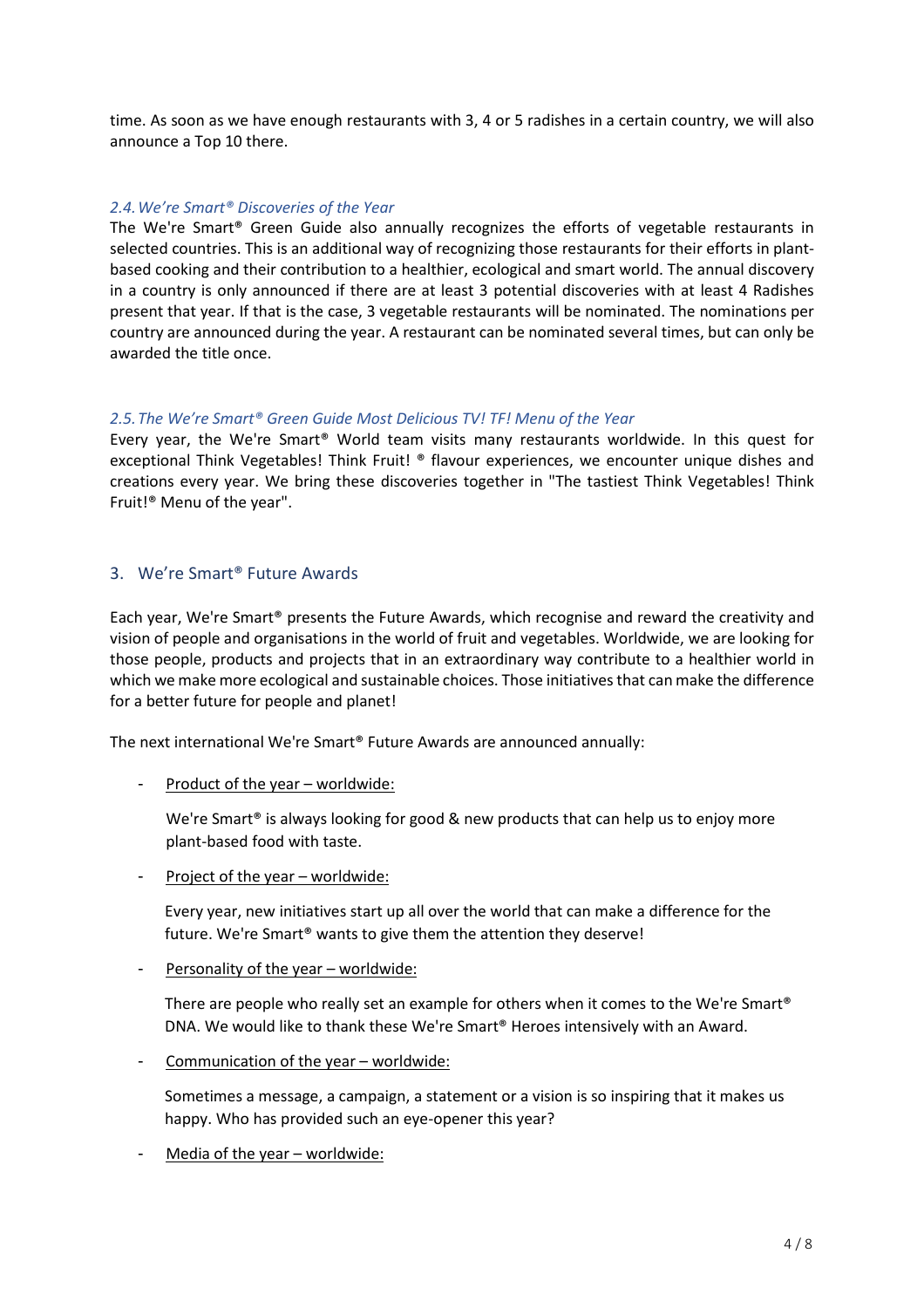The media is a powerful disseminator of our message. Every year, all over the world, we see stories in print, audio-visual or online that make us happy. With this award, we would like to thank the 'most beautiful' medium for spreading the We're Smart® vision.

Innovation of the year - worldwide:

Innovation makes us move forward, we discover new products, techniques or tastes, we see new solutions emerge that move us forward according to the We're Smart® DNA. We are always looking for that innovation that we look forward to.

# - Special Future Award – worldwide:

The Special Award is only given when there is a unique reason for it. This Award goes to someone or an initiative that contributes to a healthier, more ecological and more sustainable future.

# 4. We're Smart® People and Community

# *4.1.We're Smart® Plantbased Untouchable*

A "Plantbased Untouchable" chef is an example for all chefs and vegetable lovers in the world. This title is only awarded to a chef who hastopped the global We're Smart® TOP100 list for at least 2 years. They become a member of the "We're Smart® Wise" group with an advisory role to We're Smart® World. An Untouchable is no longer included in the TOP100, but gets a unique place out of category!

# *4.2.We're Smart® 5 Radishes Club*

Meanwhile, the We're Smart® Green Guide counts more than 80 restaurants with the coveted 5 radishes. These are the Best Vegetable Restaurants of the world and they are entitled to be recognised for it! They therefore join the exclusive club of 5-Radishes chefs. In 2021, We're Smart® created a forum for them to share their vision and ideas with each other. Because they too want to learn more about the wonderful world of fruit and vegetables. These chefs will also be invited to share their insights and knowledge through the We're Smart® Academy and to act as signposts in their regions.

# 5. We're Smart® Academy

There is a great demand for inspiration, knowledge and support about the Think Vegetables! Think Fruit! philosophy, at restaurants and other food companies that want to contribute to a healthier, more ecological and sustainable world. Foodies are also looking for knowledge and information about plant-based cooking. We're bringing together the knowledge of We're Smart® World, its network of partners and 5 Radish Chefs under the umbrella of the We're Smart® Academy.

# *5.1.We're Smart® Website*

The We're Smart® World website is a goldmine of information and knowledge about Think Vegetables! Think Fruit! Philosophy. You will find more than 52 different cooking techniques for vegetables and fruit, masses of recipes and lots of good practice examples. Our other communication channels (newsletter, social media, We're Smart® TV...) are also a source of inspiration.

# *5.2. We're Smart® Books & Magazines:*

We're Smart<sup>®</sup> has published more than 20 cookbooks in the past 20 years and will continue to inspire the public and food professionals (e.g. De Grote Groentebijbel, Groenten & Wijn, De Evenwichtige Keuken, De Groentekok, Wild Cooking, ...). Partnerships with magazines and other media are also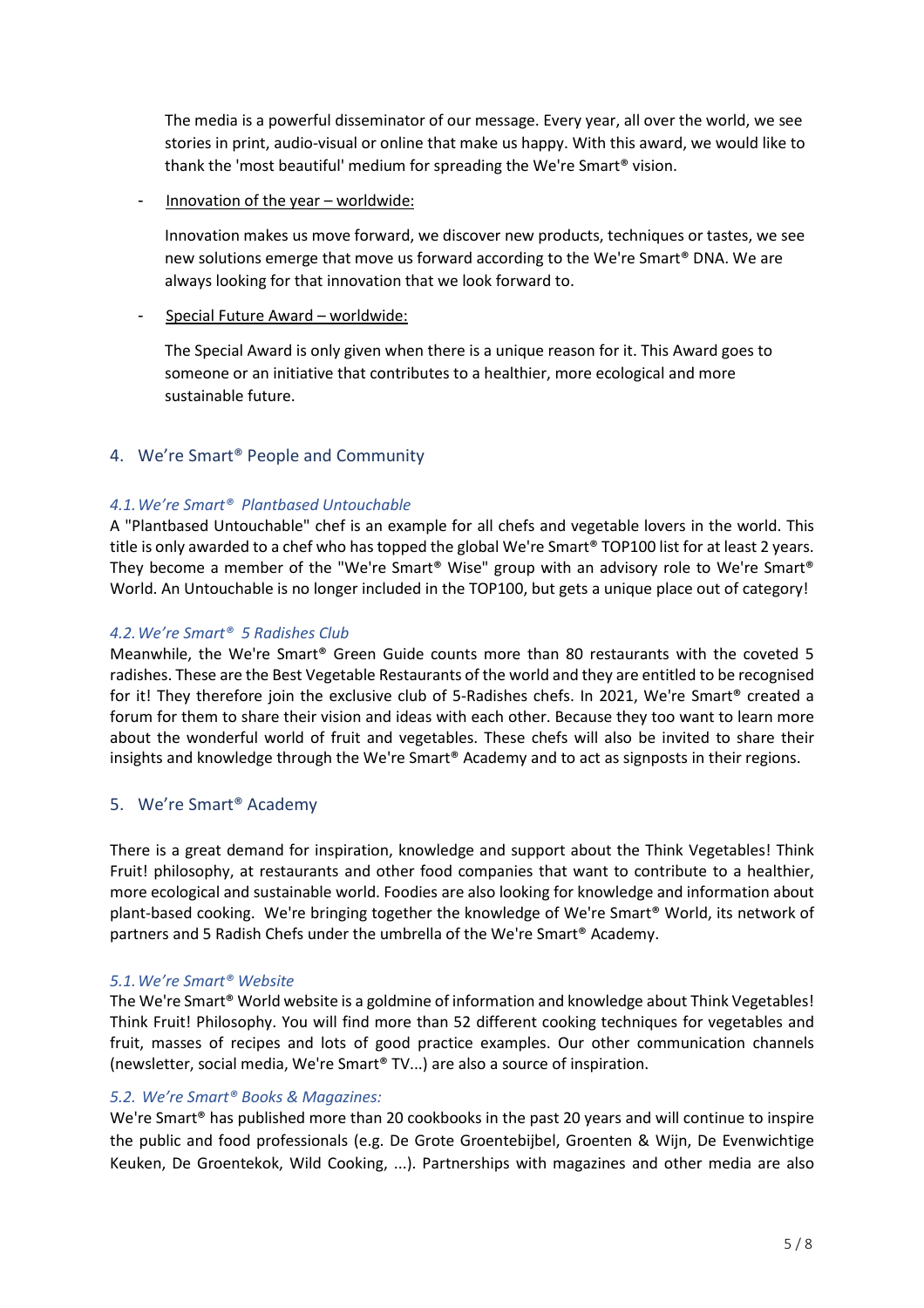channels where the We're Smart philosophy is propagated (e.g. Kachen Magazine, Saisonnier Magazine, Cook Magazine, Ambiance Magazine, KanaalZ, ...).

## *5.3.We're Smart® Talks*

Every month, we organise one or more webinars in the We're Smart® Academy. Besides inspiring stories, demonstrations of our 5 Radish Chefs, we make information and knowledge available through this channel about plant-based cooking (recipes, techniques, product knowledge...), ecology and sustainability in the kitchen/restaurant (food waste, circular economy, leadership...).

### *5.4.We're Smart® Events*

We're Smart® World also organizes physical events every year or participates in existing international events. These can carry multiple perspectives:

- Launch of We're Smart® Green Guide
- We're Smart® Award ceremonies
- We're Smart® lectures, presentations, workshops & brainstorming sessions
- And more...

## *5.5.We're Smart® Competitions*

We're Smart<sup>®</sup> World is also a partner and co-organizer in 2 international cooking competitions:

The Vegetarian Chance is a 100% vegetable cooking competition for international top chefs that is organised in a different country every year. The challenge is to present a top vegetarian performance in front of an international jury of specialists consisting of vegetable chefs, culinary journalists and nutritionists. The godfather of this project is Pietro Leemann of the well-known vegetarian restaurant and academy Joia in Milan. The competition has already taken place in Turin, Milan and Tokyo. [https://thevegetarianchance.org](https://thevegetarianchance.org/)

We're Smart<sup>®</sup> Green Chefs Battle: New is the joint initiative with Euroffice nv, MECC Maastricht and Gastro Gilde Nederland to set up an international cooking competition for hotel schools. Together, we want to encourage the generation of chefs of the future to also promote the knowledge of 100% vegetable cooking. The competition takes place during the international culinary fair MECC Maastricht in October each year. [www.saisonnier.net](http://www.saisonnier.net/)

# 6. We're Smart® Consulting

We're Smart<sup>®</sup> guides food and hospitality companies to put our vision into practice. This can be done through a personal coaching trajectory or through a specific referral to partner companies.

Examples of projects are Exki, Ekomenu, Thalys, Greenyard, The Spreadmaker, Smaakbom®, Bonduelle, Florette, Mc Cain, Château Mirwart, Ansolive, Carrefour, Grains Noirs, Jazz Gent, L'Artisane, Delici, Griffith Foods, Graanmarkt13...

# 7. We're Smart® Innovation Center

The We're Smart Innovation Centre is located in Meldert/Hoegaarden. Besides the We're Smart® head office, it is also the place where product innovations with fruit and vegetables are developed.

Innovations that We're Smart® can write on its record include Légumaise®, Follade®, Smaakbom®, Prickles., Carrot Fever...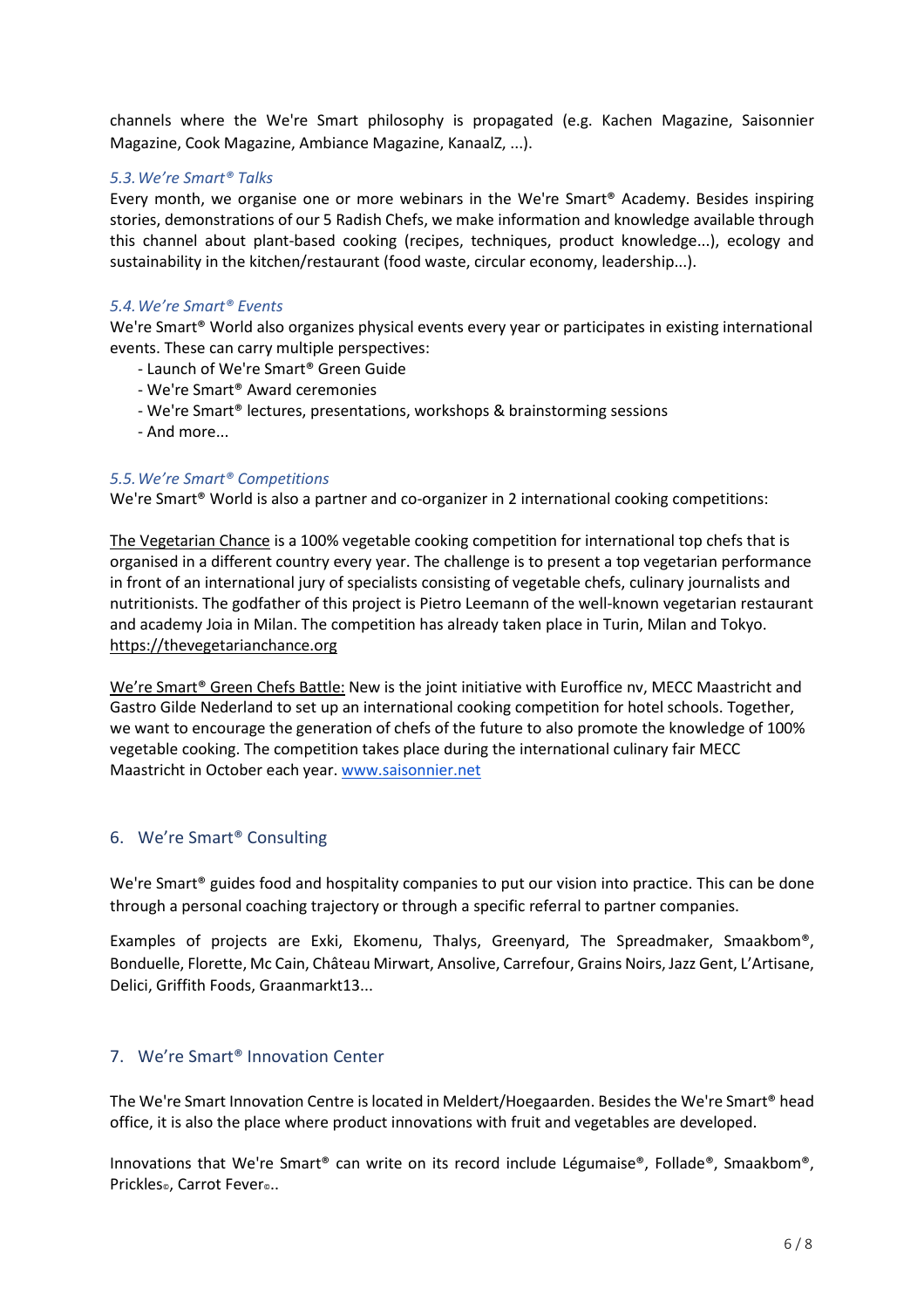# The international year of fruit and vegetables

The Food and Agriculture Organisation of the United Nations (FAO) has declared 2021 the International Year of Fruit and Vegetables. With this, the international community wants to emphasise the role of fruit and vegetables in human nutrition and food security. The organisation wants to increase worldwide attention for the positive health effects of vegetables and fruit and promote a diversified and balanced diet. In addition, it raises awareness of food loss and waste. Sustainable production and consumption of fruit and vegetables is the focus throughout the year.



# We're Smart® World Ambassador for Sustainable Development

In September 2015, the Sustainable Development Goals or SDGs were formally adopted by the UN General Assembly with Agenda 2030 for Sustainable Development. Over the next 15 years, the 17 goals should form a plan of action to lift humanity out of poverty and put the planet back on a sustainable path. These goals, which are one and indivisible, reflect the three dimensions of sustainable development: economic, social and environmental.



The Belgian government has named We're Smart® World as one of the SDG-Voices in 2021, as an ambassador for the Sustainable Development Goals.